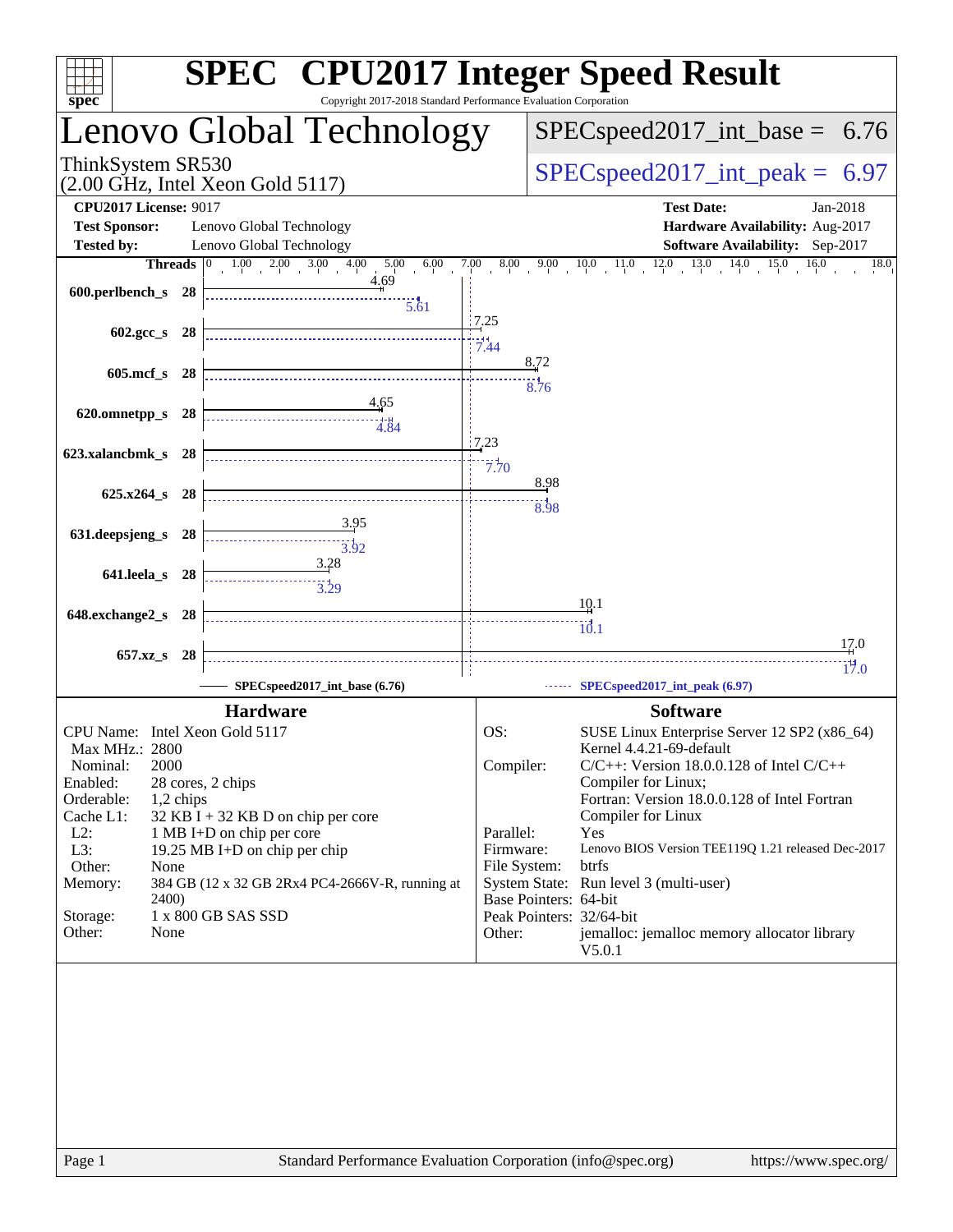

## Lenovo Global Technology

(2.00 GHz, Intel Xeon Gold 5117)

ThinkSystem SR530  $SPEC speed2017$  int peak = 6.97

 $SPECspeed2017\_int\_base = 6.76$ 

**[Test Sponsor:](http://www.spec.org/auto/cpu2017/Docs/result-fields.html#TestSponsor)** Lenovo Global Technology **[Hardware Availability:](http://www.spec.org/auto/cpu2017/Docs/result-fields.html#HardwareAvailability)** Aug-2017 **[Tested by:](http://www.spec.org/auto/cpu2017/Docs/result-fields.html#Testedby)** Lenovo Global Technology **[Software Availability:](http://www.spec.org/auto/cpu2017/Docs/result-fields.html#SoftwareAvailability)** Sep-2017

**[CPU2017 License:](http://www.spec.org/auto/cpu2017/Docs/result-fields.html#CPU2017License)** 9017 **[Test Date:](http://www.spec.org/auto/cpu2017/Docs/result-fields.html#TestDate)** Jan-2018

### **[Results Table](http://www.spec.org/auto/cpu2017/Docs/result-fields.html#ResultsTable)**

|                                      | <b>Base</b>    |                |       |                | <b>Peak</b> |                |       |                |                |              |                |              |                |              |
|--------------------------------------|----------------|----------------|-------|----------------|-------------|----------------|-------|----------------|----------------|--------------|----------------|--------------|----------------|--------------|
| <b>Benchmark</b>                     | <b>Threads</b> | <b>Seconds</b> | Ratio | <b>Seconds</b> | Ratio       | <b>Seconds</b> | Ratio | <b>Threads</b> | <b>Seconds</b> | <b>Ratio</b> | <b>Seconds</b> | <b>Ratio</b> | <b>Seconds</b> | <b>Ratio</b> |
| $600.$ perlbench $\mathsf{S}$        | 28             | 379            | 4.69  | 377            | 4.70        | 383            | 4.64  | 28             | 317            | 5.60         | 315            | 5.63         | 316            | 5.61         |
| $602 \text{.} \text{gcc}\text{_<}$ s | 28             | 549            | 7.25  | 549            | 7.25        | 549            | 7.25  | 28             | 544            | 7.32         | 536            | 7.44         | 535            | 7.44         |
| $605$ .mcf s                         | 28             | 545            | 8.67  | 541            | 8.73        | 541            | 8.72  | 28             | 538            | 8.78         | 539            | 8.76         | 540            | 8.74         |
| 620.omnetpp_s                        | 28             | 355            | 4.59  | 349            | 4.67        | 350            | 4.65  | 28             | 337            | 4.84         | 349            | 4.67         | 331            | 4.92         |
| 623.xalancbmk s                      | 28             | 196            | 7.22  | 196            | 7.23        | 195            | 7.26  | 28             | 184            | 7.69         | <b>184</b>     | 7.70         | 184            | 7.70         |
| 625.x264 s                           | 28             | 196            | 8.98  | 197            | 8.97        | 196            | 8.99  | 28             | 196            | 8.98         | 197            | 8.97         | 197            | 8.98         |
| $631.$ deepsjeng s                   | 28             | 363            | 3.94  | 362            | 3.95        | 363            | 3.95  | 28             | 365            | 3.93         | 365            | 3.92         | 365            | 3.92         |
| 641.leela s                          | 28             | 520            | 3.28  | 520            | 3.28        | 520            | 3.28  | 28             | 518            | 3.29         | 518            | 3.29         | 518            | 3.29         |
| 648.exchange2_s                      | 28             | 290            | 10.1  | 293            | 10.0        | 290            | 10.1  | 28             | 290            | <b>10.1</b>  | 291            | 10.1         | 290            | 10.1         |
| $657.xz$ s                           | 28             | 365            | 17.0  | 364            | 17.0        | 367            | 16.8  | 28             | 363            | <b>17.0</b>  | 366            | 16.9         | 363            | 17.0         |
| $SPECspeed2017$ int base =<br>6.76   |                |                |       |                |             |                |       |                |                |              |                |              |                |              |

**[SPECspeed2017\\_int\\_peak =](http://www.spec.org/auto/cpu2017/Docs/result-fields.html#SPECspeed2017intpeak) 6.97**

Results appear in the [order in which they were run.](http://www.spec.org/auto/cpu2017/Docs/result-fields.html#RunOrder) Bold underlined text [indicates a median measurement](http://www.spec.org/auto/cpu2017/Docs/result-fields.html#Median).

## **[Operating System Notes](http://www.spec.org/auto/cpu2017/Docs/result-fields.html#OperatingSystemNotes)**

Stack size set to unlimited using "ulimit -s unlimited"

## **[General Notes](http://www.spec.org/auto/cpu2017/Docs/result-fields.html#GeneralNotes)**

Environment variables set by runcpu before the start of the run: LD\_LIBRARY\_PATH = "/home/cpu2017.1.0.2.ic18.0/lib/ia32:/home/cpu2017.1.0.2.ic18.0/lib/intel64" LD\_LIBRARY\_PATH = "\$LD\_LIBRARY\_PATH:/home/cpu2017.1.0.2.ic18.0/je5.0.1-32:/home/cpu2017.1.0.2.ic18.0/je5.0.1-64" OMP\_STACKSIZE = "192M"

 Binaries compiled on a system with 1x Intel Core i7-4790 CPU + 32GB RAM memory using Redhat Enterprise Linux 7.4 Transparent Huge Pages enabled by default Prior to runcpu invocation Filesystem page cache synced and cleared with: sync; echo 3> /proc/sys/vm/drop\_caches jemalloc: configured and built at default for 32bit (i686) and 64bit (x86\_64) targets; jemalloc: built with the RedHat Enterprise 7.4, and the system compiler gcc 4.8.5; jemalloc: sources avilable from jemalloc.net or <https://github.com/jemalloc/jemalloc/releases> No: The test sponsor attests, as of date of publication, that CVE-2017-5754 (Meltdown) is mitigated in the system as tested and documented. No: The test sponsor attests, as of date of publication, that CVE-2017-5753 (Spectre variant 1) is mitigated in the system as tested and documented. No: The test sponsor attests, as of date of publication, that CVE-2017-5715 (Spectre variant 2) is mitigated in the system as tested and documented.

**(Continued on next page)**

| Page 2 | Standard Performance Evaluation Corporation (info@spec.org) | https://www.spec.org/ |
|--------|-------------------------------------------------------------|-----------------------|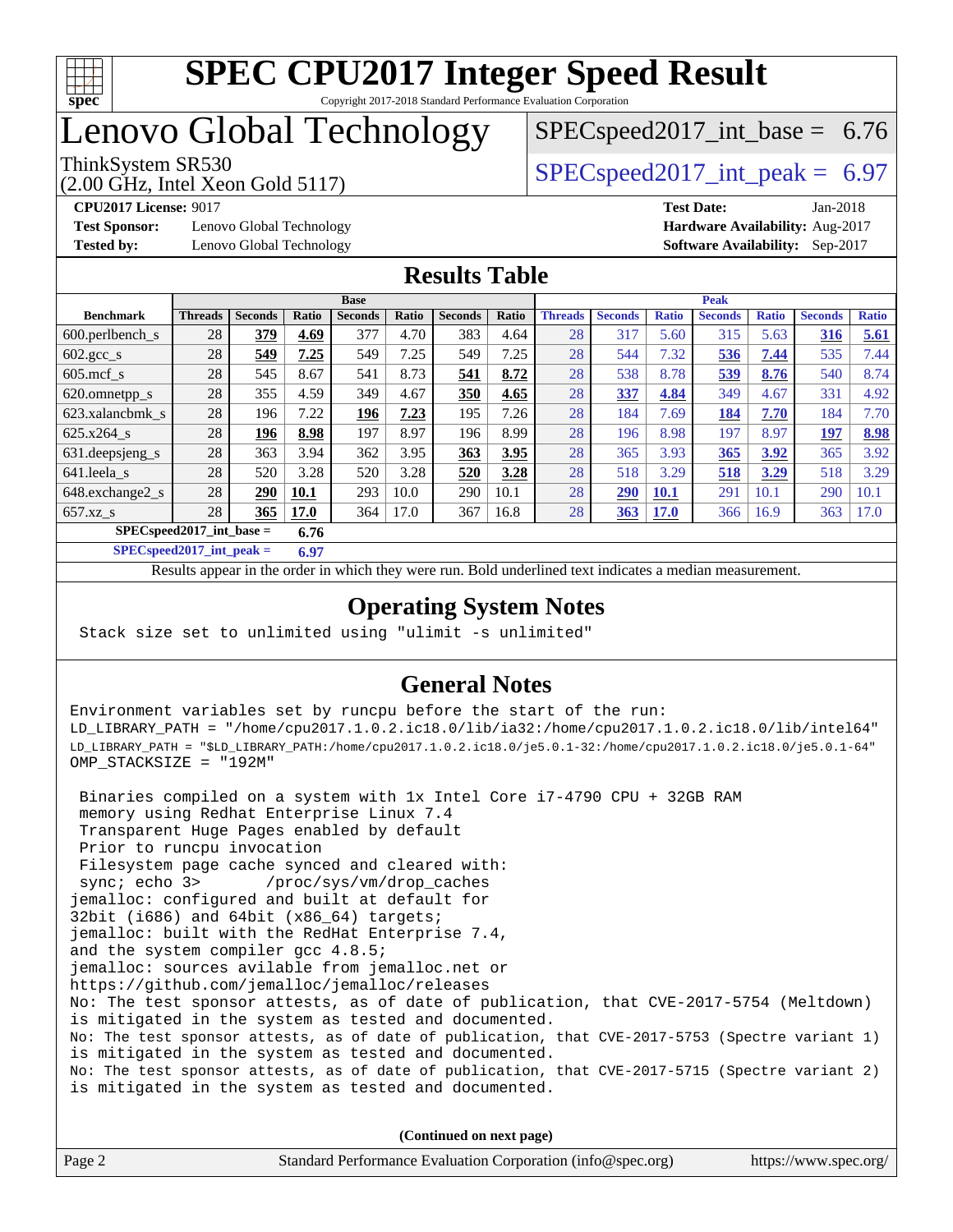

# Lenovo Global Technology

ThinkSystem SR530  $SPEC speed2017$  int peak = 6.97

 $SPECspeed2017\_int\_base = 6.76$ 

(2.00 GHz, Intel Xeon Gold 5117)

**[CPU2017 License:](http://www.spec.org/auto/cpu2017/Docs/result-fields.html#CPU2017License)** 9017 **[Test Date:](http://www.spec.org/auto/cpu2017/Docs/result-fields.html#TestDate)** Jan-2018

**[Test Sponsor:](http://www.spec.org/auto/cpu2017/Docs/result-fields.html#TestSponsor)** Lenovo Global Technology **[Hardware Availability:](http://www.spec.org/auto/cpu2017/Docs/result-fields.html#HardwareAvailability)** Aug-2017 **[Tested by:](http://www.spec.org/auto/cpu2017/Docs/result-fields.html#Testedby)** Lenovo Global Technology **[Software Availability:](http://www.spec.org/auto/cpu2017/Docs/result-fields.html#SoftwareAvailability)** Sep-2017

### **[General Notes \(Continued\)](http://www.spec.org/auto/cpu2017/Docs/result-fields.html#GeneralNotes)**

This benchmark result is intended to provide perspective on past performance using the historical hardware and/or software described on this result page. The system as described on this result page was formerly generally available. At the time of this publication, it may not be shipping, and/or may not be supported, and/or may fail to meet other tests of General Availability described in the SPEC OSG Policy document, <http://www.spec.org/osg/policy.html> This measured result may not be representative of the result that would be measured were this benchmark run with hardware and software available as of the publication date.

## **[Platform Notes](http://www.spec.org/auto/cpu2017/Docs/result-fields.html#PlatformNotes)**

BIOS configuration: Choose Operating Mode set to Maximum Performance Hyper-Threading set to Disable MONITORMWAIT set to Enable Adjacent Cache Prefetch set to Disable XPT Prefetcher set to Enable Stale AtoS set to Enable Sysinfo program /home/cpu2017.1.0.2.ic18.0/bin/sysinfo Rev: r5797 of 2017-06-14 96c45e4568ad54c135fd618bcc091c0f running on linux-ickx Mon Jan 22 21:46:28 2018 SUT (System Under Test) info as seen by some common utilities. For more information on this section, see <https://www.spec.org/cpu2017/Docs/config.html#sysinfo> From /proc/cpuinfo model name : Intel(R) Xeon(R) Gold 5117 CPU @ 2.00GHz 2 "physical id"s (chips) 28 "processors" cores, siblings (Caution: counting these is hw and system dependent. The following excerpts from /proc/cpuinfo might not be reliable. Use with caution.) cpu cores : 14 siblings : 14 physical 0: cores 0 1 2 3 4 5 6 8 9 10 11 12 13 14 physical 1: cores 0 1 2 3 4 5 6 8 9 10 11 12 13 14 From lscpu: Architecture: x86\_64 CPU op-mode(s): 32-bit, 64-bit Byte Order: Little Endian  $CPU(s):$  28 On-line CPU(s) list: 0-27 **(Continued on next page)**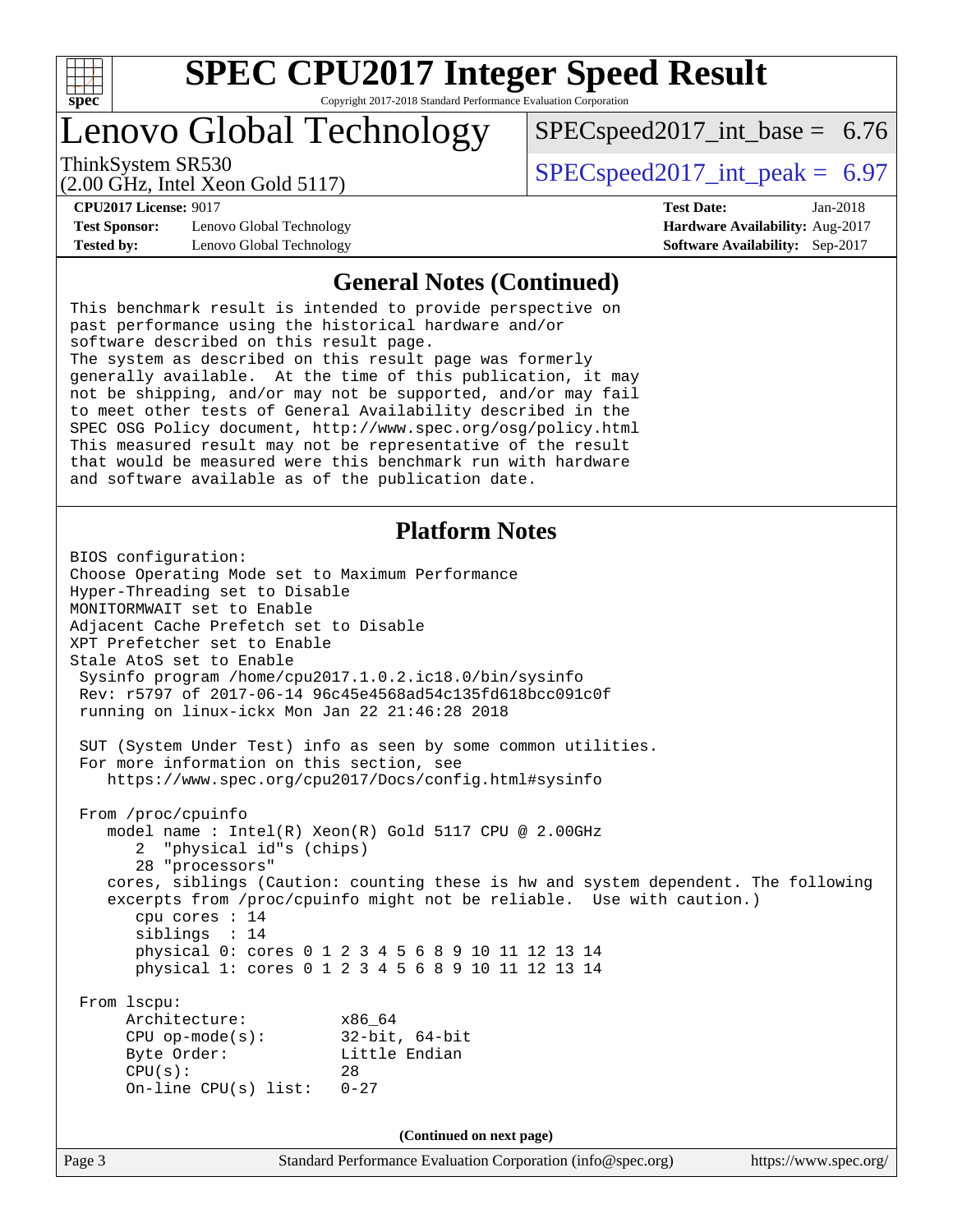

Lenovo Global Technology

[SPECspeed2017\\_int\\_base =](http://www.spec.org/auto/cpu2017/Docs/result-fields.html#SPECspeed2017intbase) 6.76

(2.00 GHz, Intel Xeon Gold 5117)

ThinkSystem SR530<br>  $(2.00 \text{ GHz. Intel Yes} \cdot \text{Gold } 5117)$  [SPECspeed2017\\_int\\_peak =](http://www.spec.org/auto/cpu2017/Docs/result-fields.html#SPECspeed2017intpeak) 6.97

**[CPU2017 License:](http://www.spec.org/auto/cpu2017/Docs/result-fields.html#CPU2017License)** 9017 **[Test Date:](http://www.spec.org/auto/cpu2017/Docs/result-fields.html#TestDate)** Jan-2018

**[Test Sponsor:](http://www.spec.org/auto/cpu2017/Docs/result-fields.html#TestSponsor)** Lenovo Global Technology **[Hardware Availability:](http://www.spec.org/auto/cpu2017/Docs/result-fields.html#HardwareAvailability)** Aug-2017 **[Tested by:](http://www.spec.org/auto/cpu2017/Docs/result-fields.html#Testedby)** Lenovo Global Technology **[Software Availability:](http://www.spec.org/auto/cpu2017/Docs/result-fields.html#SoftwareAvailability)** Sep-2017

**[Platform Notes \(Continued\)](http://www.spec.org/auto/cpu2017/Docs/result-fields.html#PlatformNotes)**

| $Thread(s)$ per core:                        | $\mathbf{1}$                                                                         |
|----------------------------------------------|--------------------------------------------------------------------------------------|
| Core(s) per socket:                          | 14                                                                                   |
| Socket(s):                                   | $\overline{2}$                                                                       |
| NUMA $node(s)$ :                             | 2                                                                                    |
| Vendor ID:                                   | GenuineIntel                                                                         |
| CPU family:                                  | 6                                                                                    |
| Model:                                       | 85                                                                                   |
| Model name:                                  | $Intel(R)$ Xeon $(R)$ Gold 5117 CPU @ 2.00GHz                                        |
| Stepping:                                    | 4                                                                                    |
| CPU MHz:                                     | 1995.311                                                                             |
| BogoMIPS:                                    | 3990.62                                                                              |
| Virtualization:                              | $VT - x$                                                                             |
| L1d cache:                                   | 32K                                                                                  |
| Lli cache:                                   | 32K                                                                                  |
| $L2$ cache:                                  | 1024K                                                                                |
| L3 cache:                                    | 19712K                                                                               |
| NUMA node0 CPU(s):                           | $0 - 13$                                                                             |
| NUMA nodel CPU(s):                           | $14 - 27$                                                                            |
| Flaqs:                                       | fpu vme de pse tsc msr pae mce cx8 apic sep mtrr pge mca cmov                        |
|                                              | pat pse36 clflush dts acpi mmx fxsr sse sse2 ss ht tm pbe syscall nx pdpe1gb rdtscp  |
|                                              | lm constant_tsc art arch_perfmon pebs bts rep_good nopl xtopology nonstop_tsc        |
|                                              | aperfmperf eagerfpu pni pclmulqdq dtes64 monitor ds_cpl vmx smx est tm2 ssse3 sdbg   |
|                                              | fma cx16 xtpr pdcm pcid dca sse4_1 sse4_2 x2apic movbe popcnt tsc_deadline_timer aes |
|                                              | xsave avx f16c rdrand lahf_lm abm 3dnowprefetch ida arat epb pln pts dtherm intel_pt |
|                                              | tpr_shadow vnmi flexpriority ept vpid fsgsbase tsc_adjust bmil hle avx2 smep bmi2    |
|                                              | erms invpcid rtm cqm mpx avx512f avx512dq rdseed adx smap clflushopt clwb avx512cd   |
|                                              | avx512bw avx512vl xsaveopt xsavec xgetbvl cqm_llc cqm_occup_llc                      |
| /proc/cpuinfo cache data                     |                                                                                      |
| cache size : $19712$ KB                      |                                                                                      |
|                                              |                                                                                      |
|                                              | From numactl --hardware WARNING: a numactl 'node' might or might not correspond to a |
| physical chip.                               |                                                                                      |
| available: 2 nodes (0-1)                     |                                                                                      |
| node 0 cpus: 0 1 2 3 4 5 6 7 8 9 10 11 12 13 |                                                                                      |
| node 0 size: 193100 MB                       |                                                                                      |
| node 0 free: 192391 MB                       |                                                                                      |
|                                              | node 1 cpus: 14 15 16 17 18 19 20 21 22 23 24 25 26 27                               |
| node 1 size: 193504 MB                       |                                                                                      |
| node 1 free: 192675 MB                       |                                                                                      |
| node distances:                              |                                                                                      |
| node 0<br>$\overline{1}$                     |                                                                                      |
| 21<br>10<br>0:                               |                                                                                      |
| 1:<br>21 10                                  |                                                                                      |
|                                              |                                                                                      |
| From /proc/meminfo                           |                                                                                      |

From /proc/m<br>MemTotal: 395883556 kB

**(Continued on next page)**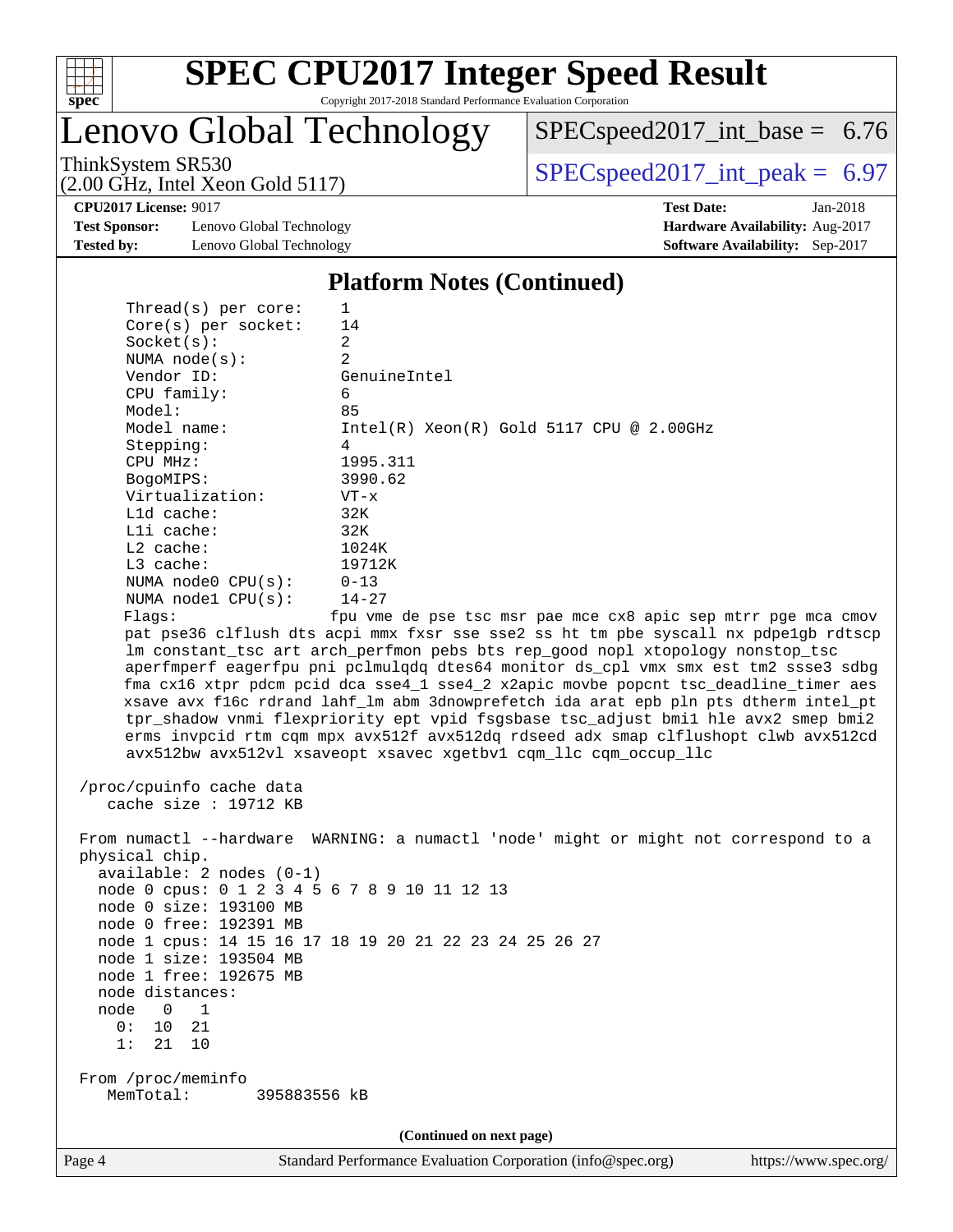

Lenovo Global Technology

 $SPECspeed2017\_int\_base = 6.76$ 

(2.00 GHz, Intel Xeon Gold 5117)

ThinkSystem SR530  $SPEC speed2017$  int peak = 6.97

**[CPU2017 License:](http://www.spec.org/auto/cpu2017/Docs/result-fields.html#CPU2017License)** 9017 **[Test Date:](http://www.spec.org/auto/cpu2017/Docs/result-fields.html#TestDate)** Jan-2018

**[Test Sponsor:](http://www.spec.org/auto/cpu2017/Docs/result-fields.html#TestSponsor)** Lenovo Global Technology **[Hardware Availability:](http://www.spec.org/auto/cpu2017/Docs/result-fields.html#HardwareAvailability)** Aug-2017 **[Tested by:](http://www.spec.org/auto/cpu2017/Docs/result-fields.html#Testedby)** Lenovo Global Technology **[Software Availability:](http://www.spec.org/auto/cpu2017/Docs/result-fields.html#SoftwareAvailability)** Sep-2017

**[Platform Notes \(Continued\)](http://www.spec.org/auto/cpu2017/Docs/result-fields.html#PlatformNotes)**

HugePages Total: 0 Hugepagesize: 2048 kB From /etc/\*release\* /etc/\*version\* SuSE-release: SUSE Linux Enterprise Server 12 (x86\_64) VERSION = 12 PATCHLEVEL = 2 # This file is deprecated and will be removed in a future service pack or release. # Please check /etc/os-release for details about this release. os-release: NAME="SLES" VERSION="12-SP2" VERSION\_ID="12.2" PRETTY\_NAME="SUSE Linux Enterprise Server 12 SP2" ID="sles" ANSI\_COLOR="0;32" CPE\_NAME="cpe:/o:suse:sles:12:sp2" uname -a: Linux linux-ickx 4.4.21-69-default #1 SMP Tue Oct 25 10:58:20 UTC 2016 (9464f67) x86\_64 x86\_64 x86\_64 GNU/Linux run-level 3 Jan 22 21:45 SPEC is set to: /home/cpu2017.1.0.2.ic18.0 Filesystem Type Size Used Avail Use% Mounted on /dev/sda2 btrfs 744G 278G 463G 38% /home Additional information from dmidecode follows. WARNING: Use caution when you interpret this section. The 'dmidecode' program reads system data which is "intended to allow hardware to be accurately determined", but the intent may not be met, as there are frequent changes to hardware, firmware, and the "DMTF SMBIOS" standard. BIOS Lenovo -[TEE119Q-1.21]- 12/12/2017 Memory: 12x Hynix HMA84GR7AFR4N-VK 32 GB 2 rank 2666, configured at 2400 (End of data from sysinfo program)

**[Compiler Version Notes](http://www.spec.org/auto/cpu2017/Docs/result-fields.html#CompilerVersionNotes)**

============================================================================== CC 600.perlbench  $s(base)$  602.gcc  $s(base)$  605.mcf  $s(base)$  625.x264  $s(base)$  peak) 657.xz\_s(base) ------------------------------------------------------------------------------

icc (ICC) 18.0.0 20170811

**(Continued on next page)**

Page 5 Standard Performance Evaluation Corporation [\(info@spec.org\)](mailto:info@spec.org) <https://www.spec.org/>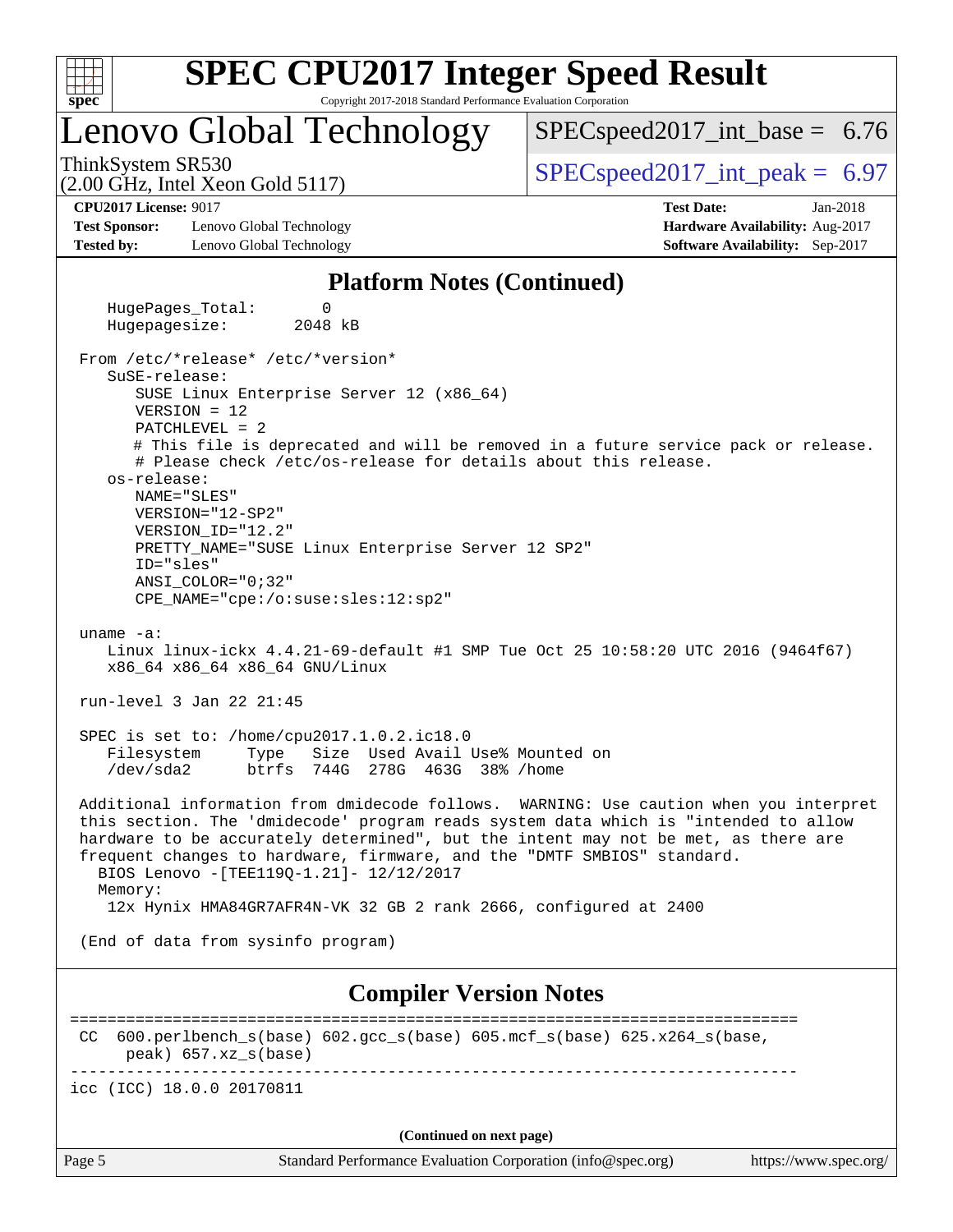| c<br>×, | н | r |  |
|---------|---|---|--|

# Lenovo Global Technology

[SPECspeed2017\\_int\\_base =](http://www.spec.org/auto/cpu2017/Docs/result-fields.html#SPECspeed2017intbase) 6.76

(2.00 GHz, Intel Xeon Gold 5117)

ThinkSystem SR530<br>(2.00 GHz, Intel Year Gold 5117) [SPECspeed2017\\_int\\_peak =](http://www.spec.org/auto/cpu2017/Docs/result-fields.html#SPECspeed2017intpeak) 6.97

| <b>CPU2017 License: 9017</b> |  |
|------------------------------|--|
|                              |  |

**[Test Sponsor:](http://www.spec.org/auto/cpu2017/Docs/result-fields.html#TestSponsor)** Lenovo Global Technology **[Tested by:](http://www.spec.org/auto/cpu2017/Docs/result-fields.html#Testedby)** Lenovo Global Technology

| <b>CPU2017 License: 9017</b> |                            | <b>Test Date:</b>                      | $Jan-2018$ |
|------------------------------|----------------------------|----------------------------------------|------------|
| <b>Test Sponsor:</b>         | Lenovo Global Technology   | <b>Hardware Availability: Aug-2017</b> |            |
| Tested by:                   | Lenovo Global Technology - | <b>Software Availability:</b> Sep-2017 |            |

### **[Compiler Version Notes \(Continued\)](http://www.spec.org/auto/cpu2017/Docs/result-fields.html#CompilerVersionNotes)**

| Copyright (C) 1985-2017 Intel Corporation. All rights reserved.                                                               |
|-------------------------------------------------------------------------------------------------------------------------------|
| 600.perlbench $s$ (peak) 602.gcc $s$ (peak) 605.mcf $s$ (peak) 657.xz $s$ (peak)<br>CC.                                       |
| icc (ICC) 18.0.0 20170811<br>Copyright (C) 1985-2017 Intel Corporation. All rights reserved.                                  |
| CXXC 620.omnetpp $s(base)$ 623.xalancbmk $s(base)$ 631.deepsjeng $s(base)$<br>641.leela s(base)                               |
| icpc (ICC) 18.0.0 20170811<br>Copyright (C) 1985-2017 Intel Corporation. All rights reserved.                                 |
| CXXC $620.\text{omnetpp_s}$ (peak) $623.\text{xalancbmk_s}$ (peak) $631.\text{deepsjeng_s}$ (peak)<br>$641.$ leela $s$ (peak) |
| icpc (ICC) 18.0.0 20170811<br>Copyright (C) 1985-2017 Intel Corporation. All rights reserved.                                 |
| 648.exchange2 s(base, peak)<br>FC.                                                                                            |
| ifort (IFORT) 18.0.0 20170811<br>Copyright (C) 1985-2017 Intel Corporation. All rights reserved.                              |

## **[Base Compiler Invocation](http://www.spec.org/auto/cpu2017/Docs/result-fields.html#BaseCompilerInvocation)**

[C benchmarks](http://www.spec.org/auto/cpu2017/Docs/result-fields.html#Cbenchmarks): [icc](http://www.spec.org/cpu2017/results/res2018q1/cpu2017-20180206-03420.flags.html#user_CCbase_intel_icc_18.0_66fc1ee009f7361af1fbd72ca7dcefbb700085f36577c54f309893dd4ec40d12360134090235512931783d35fd58c0460139e722d5067c5574d8eaf2b3e37e92)

[C++ benchmarks:](http://www.spec.org/auto/cpu2017/Docs/result-fields.html#CXXbenchmarks) [icpc](http://www.spec.org/cpu2017/results/res2018q1/cpu2017-20180206-03420.flags.html#user_CXXbase_intel_icpc_18.0_c510b6838c7f56d33e37e94d029a35b4a7bccf4766a728ee175e80a419847e808290a9b78be685c44ab727ea267ec2f070ec5dc83b407c0218cded6866a35d07)

[Fortran benchmarks](http://www.spec.org/auto/cpu2017/Docs/result-fields.html#Fortranbenchmarks): [ifort](http://www.spec.org/cpu2017/results/res2018q1/cpu2017-20180206-03420.flags.html#user_FCbase_intel_ifort_18.0_8111460550e3ca792625aed983ce982f94888b8b503583aa7ba2b8303487b4d8a21a13e7191a45c5fd58ff318f48f9492884d4413fa793fd88dd292cad7027ca)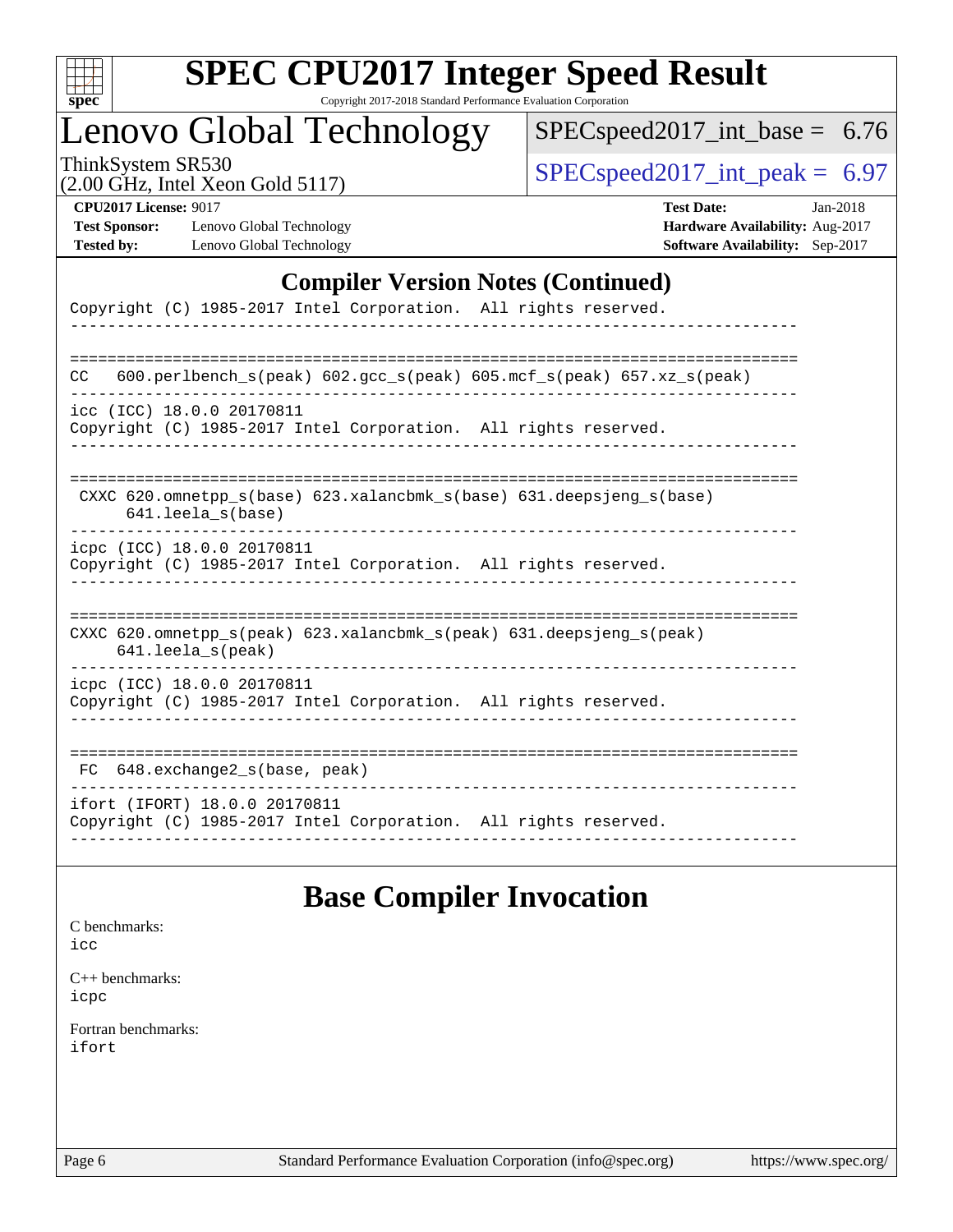

## Lenovo Global Technology

 $SPEC speed2017\_int\_base = 6.76$ 

(2.00 GHz, Intel Xeon Gold 5117)

ThinkSystem SR530  $SPEC speed2017$  int peak = 6.97

**[Test Sponsor:](http://www.spec.org/auto/cpu2017/Docs/result-fields.html#TestSponsor)** Lenovo Global Technology **[Hardware Availability:](http://www.spec.org/auto/cpu2017/Docs/result-fields.html#HardwareAvailability)** Aug-2017 **[Tested by:](http://www.spec.org/auto/cpu2017/Docs/result-fields.html#Testedby)** Lenovo Global Technology **[Software Availability:](http://www.spec.org/auto/cpu2017/Docs/result-fields.html#SoftwareAvailability)** Sep-2017

**[CPU2017 License:](http://www.spec.org/auto/cpu2017/Docs/result-fields.html#CPU2017License)** 9017 **[Test Date:](http://www.spec.org/auto/cpu2017/Docs/result-fields.html#TestDate)** Jan-2018

## **[Base Portability Flags](http://www.spec.org/auto/cpu2017/Docs/result-fields.html#BasePortabilityFlags)**

 600.perlbench\_s: [-DSPEC\\_LP64](http://www.spec.org/cpu2017/results/res2018q1/cpu2017-20180206-03420.flags.html#b600.perlbench_s_basePORTABILITY_DSPEC_LP64) [-DSPEC\\_LINUX\\_X64](http://www.spec.org/cpu2017/results/res2018q1/cpu2017-20180206-03420.flags.html#b600.perlbench_s_baseCPORTABILITY_DSPEC_LINUX_X64) 602.gcc\_s: [-DSPEC\\_LP64](http://www.spec.org/cpu2017/results/res2018q1/cpu2017-20180206-03420.flags.html#suite_basePORTABILITY602_gcc_s_DSPEC_LP64) 605.mcf\_s: [-DSPEC\\_LP64](http://www.spec.org/cpu2017/results/res2018q1/cpu2017-20180206-03420.flags.html#suite_basePORTABILITY605_mcf_s_DSPEC_LP64) 620.omnetpp\_s: [-DSPEC\\_LP64](http://www.spec.org/cpu2017/results/res2018q1/cpu2017-20180206-03420.flags.html#suite_basePORTABILITY620_omnetpp_s_DSPEC_LP64) 623.xalancbmk\_s: [-DSPEC\\_LP64](http://www.spec.org/cpu2017/results/res2018q1/cpu2017-20180206-03420.flags.html#suite_basePORTABILITY623_xalancbmk_s_DSPEC_LP64) [-DSPEC\\_LINUX](http://www.spec.org/cpu2017/results/res2018q1/cpu2017-20180206-03420.flags.html#b623.xalancbmk_s_baseCXXPORTABILITY_DSPEC_LINUX) 625.x264\_s: [-DSPEC\\_LP64](http://www.spec.org/cpu2017/results/res2018q1/cpu2017-20180206-03420.flags.html#suite_basePORTABILITY625_x264_s_DSPEC_LP64) 631.deepsjeng\_s: [-DSPEC\\_LP64](http://www.spec.org/cpu2017/results/res2018q1/cpu2017-20180206-03420.flags.html#suite_basePORTABILITY631_deepsjeng_s_DSPEC_LP64) 641.leela\_s: [-DSPEC\\_LP64](http://www.spec.org/cpu2017/results/res2018q1/cpu2017-20180206-03420.flags.html#suite_basePORTABILITY641_leela_s_DSPEC_LP64) 648.exchange2\_s: [-DSPEC\\_LP64](http://www.spec.org/cpu2017/results/res2018q1/cpu2017-20180206-03420.flags.html#suite_basePORTABILITY648_exchange2_s_DSPEC_LP64) 657.xz\_s: [-DSPEC\\_LP64](http://www.spec.org/cpu2017/results/res2018q1/cpu2017-20180206-03420.flags.html#suite_basePORTABILITY657_xz_s_DSPEC_LP64)

## **[Base Optimization Flags](http://www.spec.org/auto/cpu2017/Docs/result-fields.html#BaseOptimizationFlags)**

### [C benchmarks](http://www.spec.org/auto/cpu2017/Docs/result-fields.html#Cbenchmarks):

[-Wl,-z,muldefs](http://www.spec.org/cpu2017/results/res2018q1/cpu2017-20180206-03420.flags.html#user_CCbase_link_force_multiple1_b4cbdb97b34bdee9ceefcfe54f4c8ea74255f0b02a4b23e853cdb0e18eb4525ac79b5a88067c842dd0ee6996c24547a27a4b99331201badda8798ef8a743f577) [-xCORE-AVX512](http://www.spec.org/cpu2017/results/res2018q1/cpu2017-20180206-03420.flags.html#user_CCbase_f-xCORE-AVX512) [-ipo](http://www.spec.org/cpu2017/results/res2018q1/cpu2017-20180206-03420.flags.html#user_CCbase_f-ipo) [-O3](http://www.spec.org/cpu2017/results/res2018q1/cpu2017-20180206-03420.flags.html#user_CCbase_f-O3) [-no-prec-div](http://www.spec.org/cpu2017/results/res2018q1/cpu2017-20180206-03420.flags.html#user_CCbase_f-no-prec-div) [-qopt-mem-layout-trans=3](http://www.spec.org/cpu2017/results/res2018q1/cpu2017-20180206-03420.flags.html#user_CCbase_f-qopt-mem-layout-trans_de80db37974c74b1f0e20d883f0b675c88c3b01e9d123adea9b28688d64333345fb62bc4a798493513fdb68f60282f9a726aa07f478b2f7113531aecce732043) [-qopenmp](http://www.spec.org/cpu2017/results/res2018q1/cpu2017-20180206-03420.flags.html#user_CCbase_qopenmp_16be0c44f24f464004c6784a7acb94aca937f053568ce72f94b139a11c7c168634a55f6653758ddd83bcf7b8463e8028bb0b48b77bcddc6b78d5d95bb1df2967) [-DSPEC\\_OPENMP](http://www.spec.org/cpu2017/results/res2018q1/cpu2017-20180206-03420.flags.html#suite_CCbase_DSPEC_OPENMP) [-L/usr/local/je5.0.1-64/lib](http://www.spec.org/cpu2017/results/res2018q1/cpu2017-20180206-03420.flags.html#user_CCbase_jemalloc_link_path64_4b10a636b7bce113509b17f3bd0d6226c5fb2346b9178c2d0232c14f04ab830f976640479e5c33dc2bcbbdad86ecfb6634cbbd4418746f06f368b512fced5394) [-ljemalloc](http://www.spec.org/cpu2017/results/res2018q1/cpu2017-20180206-03420.flags.html#user_CCbase_jemalloc_link_lib_d1249b907c500fa1c0672f44f562e3d0f79738ae9e3c4a9c376d49f265a04b9c99b167ecedbf6711b3085be911c67ff61f150a17b3472be731631ba4d0471706)

### [C++ benchmarks:](http://www.spec.org/auto/cpu2017/Docs/result-fields.html#CXXbenchmarks)

[-Wl,-z,muldefs](http://www.spec.org/cpu2017/results/res2018q1/cpu2017-20180206-03420.flags.html#user_CXXbase_link_force_multiple1_b4cbdb97b34bdee9ceefcfe54f4c8ea74255f0b02a4b23e853cdb0e18eb4525ac79b5a88067c842dd0ee6996c24547a27a4b99331201badda8798ef8a743f577) [-xCORE-AVX512](http://www.spec.org/cpu2017/results/res2018q1/cpu2017-20180206-03420.flags.html#user_CXXbase_f-xCORE-AVX512) [-ipo](http://www.spec.org/cpu2017/results/res2018q1/cpu2017-20180206-03420.flags.html#user_CXXbase_f-ipo) [-O3](http://www.spec.org/cpu2017/results/res2018q1/cpu2017-20180206-03420.flags.html#user_CXXbase_f-O3) [-no-prec-div](http://www.spec.org/cpu2017/results/res2018q1/cpu2017-20180206-03420.flags.html#user_CXXbase_f-no-prec-div) [-qopt-mem-layout-trans=3](http://www.spec.org/cpu2017/results/res2018q1/cpu2017-20180206-03420.flags.html#user_CXXbase_f-qopt-mem-layout-trans_de80db37974c74b1f0e20d883f0b675c88c3b01e9d123adea9b28688d64333345fb62bc4a798493513fdb68f60282f9a726aa07f478b2f7113531aecce732043) [-L/usr/local/je5.0.1-64/lib](http://www.spec.org/cpu2017/results/res2018q1/cpu2017-20180206-03420.flags.html#user_CXXbase_jemalloc_link_path64_4b10a636b7bce113509b17f3bd0d6226c5fb2346b9178c2d0232c14f04ab830f976640479e5c33dc2bcbbdad86ecfb6634cbbd4418746f06f368b512fced5394) [-ljemalloc](http://www.spec.org/cpu2017/results/res2018q1/cpu2017-20180206-03420.flags.html#user_CXXbase_jemalloc_link_lib_d1249b907c500fa1c0672f44f562e3d0f79738ae9e3c4a9c376d49f265a04b9c99b167ecedbf6711b3085be911c67ff61f150a17b3472be731631ba4d0471706)

### [Fortran benchmarks](http://www.spec.org/auto/cpu2017/Docs/result-fields.html#Fortranbenchmarks):

[-Wl,-z,muldefs](http://www.spec.org/cpu2017/results/res2018q1/cpu2017-20180206-03420.flags.html#user_FCbase_link_force_multiple1_b4cbdb97b34bdee9ceefcfe54f4c8ea74255f0b02a4b23e853cdb0e18eb4525ac79b5a88067c842dd0ee6996c24547a27a4b99331201badda8798ef8a743f577) [-xCORE-AVX512](http://www.spec.org/cpu2017/results/res2018q1/cpu2017-20180206-03420.flags.html#user_FCbase_f-xCORE-AVX512) [-ipo](http://www.spec.org/cpu2017/results/res2018q1/cpu2017-20180206-03420.flags.html#user_FCbase_f-ipo) [-O3](http://www.spec.org/cpu2017/results/res2018q1/cpu2017-20180206-03420.flags.html#user_FCbase_f-O3) [-no-prec-div](http://www.spec.org/cpu2017/results/res2018q1/cpu2017-20180206-03420.flags.html#user_FCbase_f-no-prec-div) [-qopt-mem-layout-trans=3](http://www.spec.org/cpu2017/results/res2018q1/cpu2017-20180206-03420.flags.html#user_FCbase_f-qopt-mem-layout-trans_de80db37974c74b1f0e20d883f0b675c88c3b01e9d123adea9b28688d64333345fb62bc4a798493513fdb68f60282f9a726aa07f478b2f7113531aecce732043) [-nostandard-realloc-lhs](http://www.spec.org/cpu2017/results/res2018q1/cpu2017-20180206-03420.flags.html#user_FCbase_f_2003_std_realloc_82b4557e90729c0f113870c07e44d33d6f5a304b4f63d4c15d2d0f1fab99f5daaed73bdb9275d9ae411527f28b936061aa8b9c8f2d63842963b95c9dd6426b8a) [-align array32byte](http://www.spec.org/cpu2017/results/res2018q1/cpu2017-20180206-03420.flags.html#user_FCbase_align_array32byte_b982fe038af199962ba9a80c053b8342c548c85b40b8e86eb3cc33dee0d7986a4af373ac2d51c3f7cf710a18d62fdce2948f201cd044323541f22fc0fffc51b6) [-L/usr/local/je5.0.1-64/lib](http://www.spec.org/cpu2017/results/res2018q1/cpu2017-20180206-03420.flags.html#user_FCbase_jemalloc_link_path64_4b10a636b7bce113509b17f3bd0d6226c5fb2346b9178c2d0232c14f04ab830f976640479e5c33dc2bcbbdad86ecfb6634cbbd4418746f06f368b512fced5394) [-ljemalloc](http://www.spec.org/cpu2017/results/res2018q1/cpu2017-20180206-03420.flags.html#user_FCbase_jemalloc_link_lib_d1249b907c500fa1c0672f44f562e3d0f79738ae9e3c4a9c376d49f265a04b9c99b167ecedbf6711b3085be911c67ff61f150a17b3472be731631ba4d0471706)

## **[Base Other Flags](http://www.spec.org/auto/cpu2017/Docs/result-fields.html#BaseOtherFlags)**

[C benchmarks](http://www.spec.org/auto/cpu2017/Docs/result-fields.html#Cbenchmarks):  $-m64 - std= c11$  $-m64 - std= c11$ [C++ benchmarks:](http://www.spec.org/auto/cpu2017/Docs/result-fields.html#CXXbenchmarks)

[-m64](http://www.spec.org/cpu2017/results/res2018q1/cpu2017-20180206-03420.flags.html#user_CXXbase_intel_intel64_18.0_af43caccfc8ded86e7699f2159af6efc7655f51387b94da716254467f3c01020a5059329e2569e4053f409e7c9202a7efc638f7a6d1ffb3f52dea4a3e31d82ab)

[Fortran benchmarks](http://www.spec.org/auto/cpu2017/Docs/result-fields.html#Fortranbenchmarks): [-m64](http://www.spec.org/cpu2017/results/res2018q1/cpu2017-20180206-03420.flags.html#user_FCbase_intel_intel64_18.0_af43caccfc8ded86e7699f2159af6efc7655f51387b94da716254467f3c01020a5059329e2569e4053f409e7c9202a7efc638f7a6d1ffb3f52dea4a3e31d82ab)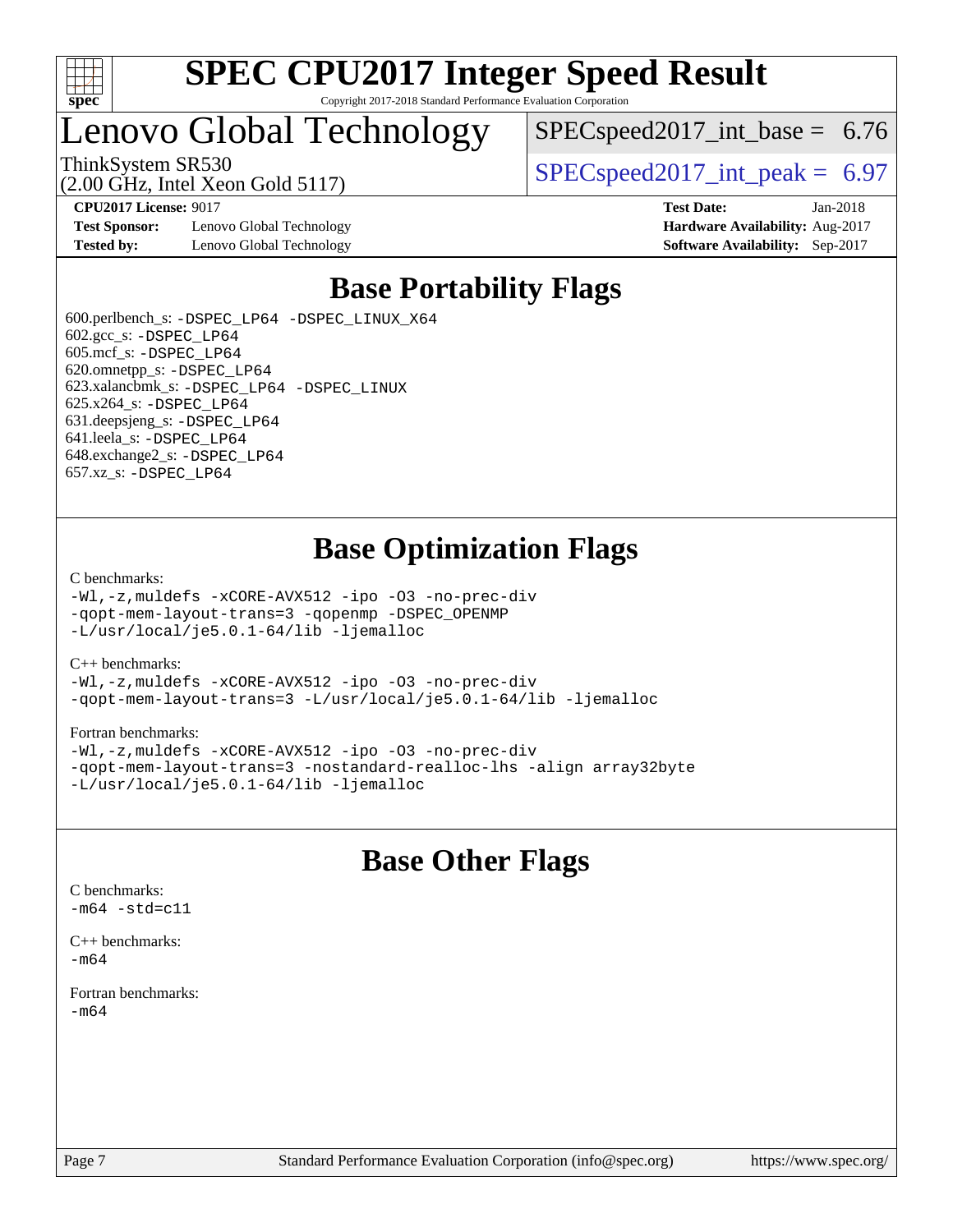

## enovo Global Technology

 $SPECspeed2017\_int\_base = 6.76$ 

(2.00 GHz, Intel Xeon Gold 5117)

ThinkSystem SR530  $SPEC speed2017$  int peak = 6.97

**[Test Sponsor:](http://www.spec.org/auto/cpu2017/Docs/result-fields.html#TestSponsor)** Lenovo Global Technology **[Hardware Availability:](http://www.spec.org/auto/cpu2017/Docs/result-fields.html#HardwareAvailability)** Aug-2017 **[Tested by:](http://www.spec.org/auto/cpu2017/Docs/result-fields.html#Testedby)** Lenovo Global Technology **[Software Availability:](http://www.spec.org/auto/cpu2017/Docs/result-fields.html#SoftwareAvailability)** Sep-2017

**[CPU2017 License:](http://www.spec.org/auto/cpu2017/Docs/result-fields.html#CPU2017License)** 9017 **[Test Date:](http://www.spec.org/auto/cpu2017/Docs/result-fields.html#TestDate)** Jan-2018

## **[Peak Compiler Invocation](http://www.spec.org/auto/cpu2017/Docs/result-fields.html#PeakCompilerInvocation)**

[C benchmarks](http://www.spec.org/auto/cpu2017/Docs/result-fields.html#Cbenchmarks):

[icc](http://www.spec.org/cpu2017/results/res2018q1/cpu2017-20180206-03420.flags.html#user_CCpeak_intel_icc_18.0_66fc1ee009f7361af1fbd72ca7dcefbb700085f36577c54f309893dd4ec40d12360134090235512931783d35fd58c0460139e722d5067c5574d8eaf2b3e37e92)

[C++ benchmarks:](http://www.spec.org/auto/cpu2017/Docs/result-fields.html#CXXbenchmarks) [icpc](http://www.spec.org/cpu2017/results/res2018q1/cpu2017-20180206-03420.flags.html#user_CXXpeak_intel_icpc_18.0_c510b6838c7f56d33e37e94d029a35b4a7bccf4766a728ee175e80a419847e808290a9b78be685c44ab727ea267ec2f070ec5dc83b407c0218cded6866a35d07)

[Fortran benchmarks](http://www.spec.org/auto/cpu2017/Docs/result-fields.html#Fortranbenchmarks): [ifort](http://www.spec.org/cpu2017/results/res2018q1/cpu2017-20180206-03420.flags.html#user_FCpeak_intel_ifort_18.0_8111460550e3ca792625aed983ce982f94888b8b503583aa7ba2b8303487b4d8a21a13e7191a45c5fd58ff318f48f9492884d4413fa793fd88dd292cad7027ca)

## **[Peak Portability Flags](http://www.spec.org/auto/cpu2017/Docs/result-fields.html#PeakPortabilityFlags)**

 600.perlbench\_s: [-DSPEC\\_LP64](http://www.spec.org/cpu2017/results/res2018q1/cpu2017-20180206-03420.flags.html#b600.perlbench_s_peakPORTABILITY_DSPEC_LP64) [-DSPEC\\_LINUX\\_X64](http://www.spec.org/cpu2017/results/res2018q1/cpu2017-20180206-03420.flags.html#b600.perlbench_s_peakCPORTABILITY_DSPEC_LINUX_X64) 602.gcc\_s: [-DSPEC\\_LP64](http://www.spec.org/cpu2017/results/res2018q1/cpu2017-20180206-03420.flags.html#suite_peakPORTABILITY602_gcc_s_DSPEC_LP64) 605.mcf\_s: [-DSPEC\\_LP64](http://www.spec.org/cpu2017/results/res2018q1/cpu2017-20180206-03420.flags.html#suite_peakPORTABILITY605_mcf_s_DSPEC_LP64) 620.omnetpp\_s: [-DSPEC\\_LP64](http://www.spec.org/cpu2017/results/res2018q1/cpu2017-20180206-03420.flags.html#suite_peakPORTABILITY620_omnetpp_s_DSPEC_LP64) 623.xalancbmk\_s: [-D\\_FILE\\_OFFSET\\_BITS=64](http://www.spec.org/cpu2017/results/res2018q1/cpu2017-20180206-03420.flags.html#user_peakPORTABILITY623_xalancbmk_s_file_offset_bits_64_5ae949a99b284ddf4e95728d47cb0843d81b2eb0e18bdfe74bbf0f61d0b064f4bda2f10ea5eb90e1dcab0e84dbc592acfc5018bc955c18609f94ddb8d550002c) [-DSPEC\\_LINUX](http://www.spec.org/cpu2017/results/res2018q1/cpu2017-20180206-03420.flags.html#b623.xalancbmk_s_peakCXXPORTABILITY_DSPEC_LINUX) 625.x264\_s: [-DSPEC\\_LP64](http://www.spec.org/cpu2017/results/res2018q1/cpu2017-20180206-03420.flags.html#suite_peakPORTABILITY625_x264_s_DSPEC_LP64) 631.deepsjeng\_s: [-DSPEC\\_LP64](http://www.spec.org/cpu2017/results/res2018q1/cpu2017-20180206-03420.flags.html#suite_peakPORTABILITY631_deepsjeng_s_DSPEC_LP64) 641.leela\_s: [-DSPEC\\_LP64](http://www.spec.org/cpu2017/results/res2018q1/cpu2017-20180206-03420.flags.html#suite_peakPORTABILITY641_leela_s_DSPEC_LP64) 648.exchange2\_s: [-DSPEC\\_LP64](http://www.spec.org/cpu2017/results/res2018q1/cpu2017-20180206-03420.flags.html#suite_peakPORTABILITY648_exchange2_s_DSPEC_LP64) 657.xz\_s: [-DSPEC\\_LP64](http://www.spec.org/cpu2017/results/res2018q1/cpu2017-20180206-03420.flags.html#suite_peakPORTABILITY657_xz_s_DSPEC_LP64)

## **[Peak Optimization Flags](http://www.spec.org/auto/cpu2017/Docs/result-fields.html#PeakOptimizationFlags)**

[C benchmarks](http://www.spec.org/auto/cpu2017/Docs/result-fields.html#Cbenchmarks):

600.perlbench\_s:  $-W1$ , -z, muldefs [-prof-gen](http://www.spec.org/cpu2017/results/res2018q1/cpu2017-20180206-03420.flags.html#user_peakPASS1_CFLAGSPASS1_LDFLAGS600_perlbench_s_prof_gen_5aa4926d6013ddb2a31985c654b3eb18169fc0c6952a63635c234f711e6e63dd76e94ad52365559451ec499a2cdb89e4dc58ba4c67ef54ca681ffbe1461d6b36)(pass 1) [-prof-use](http://www.spec.org/cpu2017/results/res2018q1/cpu2017-20180206-03420.flags.html#user_peakPASS2_CFLAGSPASS2_LDFLAGS600_perlbench_s_prof_use_1a21ceae95f36a2b53c25747139a6c16ca95bd9def2a207b4f0849963b97e94f5260e30a0c64f4bb623698870e679ca08317ef8150905d41bd88c6f78df73f19)(pass 2) -02 [-xCORE-AVX512](http://www.spec.org/cpu2017/results/res2018q1/cpu2017-20180206-03420.flags.html#user_peakPASS2_COPTIMIZE600_perlbench_s_f-xCORE-AVX512) [-qopt-mem-layout-trans=3](http://www.spec.org/cpu2017/results/res2018q1/cpu2017-20180206-03420.flags.html#user_peakPASS1_COPTIMIZEPASS2_COPTIMIZE600_perlbench_s_f-qopt-mem-layout-trans_de80db37974c74b1f0e20d883f0b675c88c3b01e9d123adea9b28688d64333345fb62bc4a798493513fdb68f60282f9a726aa07f478b2f7113531aecce732043) [-ipo](http://www.spec.org/cpu2017/results/res2018q1/cpu2017-20180206-03420.flags.html#user_peakPASS2_COPTIMIZE600_perlbench_s_f-ipo) [-O3](http://www.spec.org/cpu2017/results/res2018q1/cpu2017-20180206-03420.flags.html#user_peakPASS2_COPTIMIZE600_perlbench_s_f-O3) [-no-prec-div](http://www.spec.org/cpu2017/results/res2018q1/cpu2017-20180206-03420.flags.html#user_peakPASS2_COPTIMIZE600_perlbench_s_f-no-prec-div) [-DSPEC\\_SUPPRESS\\_OPENMP](http://www.spec.org/cpu2017/results/res2018q1/cpu2017-20180206-03420.flags.html#suite_peakPASS1_COPTIMIZE600_perlbench_s_DSPEC_SUPPRESS_OPENMP) [-qopenmp](http://www.spec.org/cpu2017/results/res2018q1/cpu2017-20180206-03420.flags.html#user_peakPASS2_COPTIMIZE600_perlbench_s_qopenmp_16be0c44f24f464004c6784a7acb94aca937f053568ce72f94b139a11c7c168634a55f6653758ddd83bcf7b8463e8028bb0b48b77bcddc6b78d5d95bb1df2967) [-DSPEC\\_OPENMP](http://www.spec.org/cpu2017/results/res2018q1/cpu2017-20180206-03420.flags.html#suite_peakPASS2_COPTIMIZE600_perlbench_s_DSPEC_OPENMP) [-fno-strict-overflow](http://www.spec.org/cpu2017/results/res2018q1/cpu2017-20180206-03420.flags.html#user_peakEXTRA_OPTIMIZE600_perlbench_s_f-fno-strict-overflow) [-L/usr/local/je5.0.1-64/lib](http://www.spec.org/cpu2017/results/res2018q1/cpu2017-20180206-03420.flags.html#user_peakEXTRA_LIBS600_perlbench_s_jemalloc_link_path64_4b10a636b7bce113509b17f3bd0d6226c5fb2346b9178c2d0232c14f04ab830f976640479e5c33dc2bcbbdad86ecfb6634cbbd4418746f06f368b512fced5394) [-ljemalloc](http://www.spec.org/cpu2017/results/res2018q1/cpu2017-20180206-03420.flags.html#user_peakEXTRA_LIBS600_perlbench_s_jemalloc_link_lib_d1249b907c500fa1c0672f44f562e3d0f79738ae9e3c4a9c376d49f265a04b9c99b167ecedbf6711b3085be911c67ff61f150a17b3472be731631ba4d0471706)

 602.gcc\_s: [-Wl,-z,muldefs](http://www.spec.org/cpu2017/results/res2018q1/cpu2017-20180206-03420.flags.html#user_peakEXTRA_LDFLAGS602_gcc_s_link_force_multiple1_b4cbdb97b34bdee9ceefcfe54f4c8ea74255f0b02a4b23e853cdb0e18eb4525ac79b5a88067c842dd0ee6996c24547a27a4b99331201badda8798ef8a743f577) [-prof-gen](http://www.spec.org/cpu2017/results/res2018q1/cpu2017-20180206-03420.flags.html#user_peakPASS1_CFLAGSPASS1_LDFLAGS602_gcc_s_prof_gen_5aa4926d6013ddb2a31985c654b3eb18169fc0c6952a63635c234f711e6e63dd76e94ad52365559451ec499a2cdb89e4dc58ba4c67ef54ca681ffbe1461d6b36)(pass 1) [-prof-use](http://www.spec.org/cpu2017/results/res2018q1/cpu2017-20180206-03420.flags.html#user_peakPASS2_CFLAGSPASS2_LDFLAGS602_gcc_s_prof_use_1a21ceae95f36a2b53c25747139a6c16ca95bd9def2a207b4f0849963b97e94f5260e30a0c64f4bb623698870e679ca08317ef8150905d41bd88c6f78df73f19)(pass 2) [-O2](http://www.spec.org/cpu2017/results/res2018q1/cpu2017-20180206-03420.flags.html#user_peakPASS1_COPTIMIZE602_gcc_s_f-O2) [-xCORE-AVX512](http://www.spec.org/cpu2017/results/res2018q1/cpu2017-20180206-03420.flags.html#user_peakPASS2_COPTIMIZE602_gcc_s_f-xCORE-AVX512) [-qopt-mem-layout-trans=3](http://www.spec.org/cpu2017/results/res2018q1/cpu2017-20180206-03420.flags.html#user_peakPASS1_COPTIMIZEPASS2_COPTIMIZE602_gcc_s_f-qopt-mem-layout-trans_de80db37974c74b1f0e20d883f0b675c88c3b01e9d123adea9b28688d64333345fb62bc4a798493513fdb68f60282f9a726aa07f478b2f7113531aecce732043) [-ipo](http://www.spec.org/cpu2017/results/res2018q1/cpu2017-20180206-03420.flags.html#user_peakPASS2_COPTIMIZE602_gcc_s_f-ipo) [-O3](http://www.spec.org/cpu2017/results/res2018q1/cpu2017-20180206-03420.flags.html#user_peakPASS2_COPTIMIZE602_gcc_s_f-O3) [-no-prec-div](http://www.spec.org/cpu2017/results/res2018q1/cpu2017-20180206-03420.flags.html#user_peakPASS2_COPTIMIZE602_gcc_s_f-no-prec-div) [-DSPEC\\_SUPPRESS\\_OPENMP](http://www.spec.org/cpu2017/results/res2018q1/cpu2017-20180206-03420.flags.html#suite_peakPASS1_COPTIMIZE602_gcc_s_DSPEC_SUPPRESS_OPENMP) [-qopenmp](http://www.spec.org/cpu2017/results/res2018q1/cpu2017-20180206-03420.flags.html#user_peakPASS2_COPTIMIZE602_gcc_s_qopenmp_16be0c44f24f464004c6784a7acb94aca937f053568ce72f94b139a11c7c168634a55f6653758ddd83bcf7b8463e8028bb0b48b77bcddc6b78d5d95bb1df2967) [-DSPEC\\_OPENMP](http://www.spec.org/cpu2017/results/res2018q1/cpu2017-20180206-03420.flags.html#suite_peakPASS2_COPTIMIZE602_gcc_s_DSPEC_OPENMP) [-L/usr/local/je5.0.1-64/lib](http://www.spec.org/cpu2017/results/res2018q1/cpu2017-20180206-03420.flags.html#user_peakEXTRA_LIBS602_gcc_s_jemalloc_link_path64_4b10a636b7bce113509b17f3bd0d6226c5fb2346b9178c2d0232c14f04ab830f976640479e5c33dc2bcbbdad86ecfb6634cbbd4418746f06f368b512fced5394) [-ljemalloc](http://www.spec.org/cpu2017/results/res2018q1/cpu2017-20180206-03420.flags.html#user_peakEXTRA_LIBS602_gcc_s_jemalloc_link_lib_d1249b907c500fa1c0672f44f562e3d0f79738ae9e3c4a9c376d49f265a04b9c99b167ecedbf6711b3085be911c67ff61f150a17b3472be731631ba4d0471706)

| $605.\text{mcf}\text{ s}: -W1, -z$ , muldefs $-prof-qen(pass1)$ $-prof-use(pass2)$ -ipo |
|-----------------------------------------------------------------------------------------|
| -xCORE-AVX512 -03 -no-prec-div -gopt-mem-layout-trans=3                                 |
| -DSPEC SUPPRESS OPENMP - aopenmp - DSPEC OPENMP                                         |
| $-L/usr/local/ie5.0.1-64/lib -liemalloc$                                                |

**(Continued on next page)**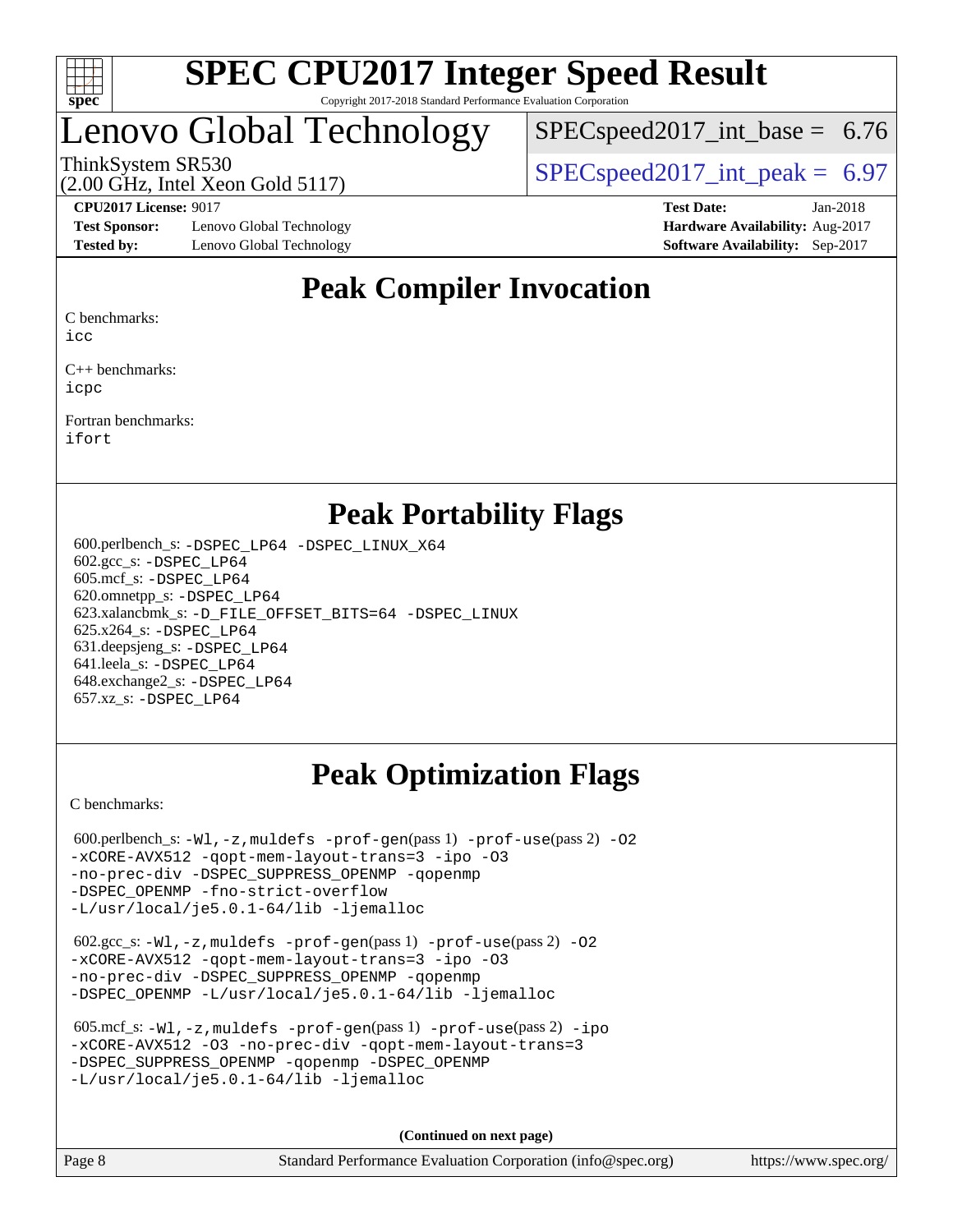

## Lenovo Global Technology

 $SPEC speed2017\_int\_base = 6.76$ 

(2.00 GHz, Intel Xeon Gold 5117)

ThinkSystem SR530  $SPEC speed2017$  int peak = 6.97

**[Test Sponsor:](http://www.spec.org/auto/cpu2017/Docs/result-fields.html#TestSponsor)** Lenovo Global Technology **[Hardware Availability:](http://www.spec.org/auto/cpu2017/Docs/result-fields.html#HardwareAvailability)** Aug-2017 **[Tested by:](http://www.spec.org/auto/cpu2017/Docs/result-fields.html#Testedby)** Lenovo Global Technology **[Software Availability:](http://www.spec.org/auto/cpu2017/Docs/result-fields.html#SoftwareAvailability)** Sep-2017

**[CPU2017 License:](http://www.spec.org/auto/cpu2017/Docs/result-fields.html#CPU2017License)** 9017 **[Test Date:](http://www.spec.org/auto/cpu2017/Docs/result-fields.html#TestDate)** Jan-2018

## **[Peak Optimization Flags \(Continued\)](http://www.spec.org/auto/cpu2017/Docs/result-fields.html#PeakOptimizationFlags)**

 625.x264\_s: [-Wl,-z,muldefs](http://www.spec.org/cpu2017/results/res2018q1/cpu2017-20180206-03420.flags.html#user_peakEXTRA_LDFLAGS625_x264_s_link_force_multiple1_b4cbdb97b34bdee9ceefcfe54f4c8ea74255f0b02a4b23e853cdb0e18eb4525ac79b5a88067c842dd0ee6996c24547a27a4b99331201badda8798ef8a743f577) [-xCORE-AVX512](http://www.spec.org/cpu2017/results/res2018q1/cpu2017-20180206-03420.flags.html#user_peakCOPTIMIZE625_x264_s_f-xCORE-AVX512) [-ipo](http://www.spec.org/cpu2017/results/res2018q1/cpu2017-20180206-03420.flags.html#user_peakCOPTIMIZE625_x264_s_f-ipo) [-O3](http://www.spec.org/cpu2017/results/res2018q1/cpu2017-20180206-03420.flags.html#user_peakCOPTIMIZE625_x264_s_f-O3) [-no-prec-div](http://www.spec.org/cpu2017/results/res2018q1/cpu2017-20180206-03420.flags.html#user_peakCOPTIMIZE625_x264_s_f-no-prec-div) [-qopt-mem-layout-trans=3](http://www.spec.org/cpu2017/results/res2018q1/cpu2017-20180206-03420.flags.html#user_peakCOPTIMIZE625_x264_s_f-qopt-mem-layout-trans_de80db37974c74b1f0e20d883f0b675c88c3b01e9d123adea9b28688d64333345fb62bc4a798493513fdb68f60282f9a726aa07f478b2f7113531aecce732043) [-qopenmp](http://www.spec.org/cpu2017/results/res2018q1/cpu2017-20180206-03420.flags.html#user_peakCOPTIMIZE625_x264_s_qopenmp_16be0c44f24f464004c6784a7acb94aca937f053568ce72f94b139a11c7c168634a55f6653758ddd83bcf7b8463e8028bb0b48b77bcddc6b78d5d95bb1df2967) [-DSPEC\\_OPENMP](http://www.spec.org/cpu2017/results/res2018q1/cpu2017-20180206-03420.flags.html#suite_peakCOPTIMIZE625_x264_s_DSPEC_OPENMP) [-L/usr/local/je5.0.1-64/lib](http://www.spec.org/cpu2017/results/res2018q1/cpu2017-20180206-03420.flags.html#user_peakEXTRA_LIBS625_x264_s_jemalloc_link_path64_4b10a636b7bce113509b17f3bd0d6226c5fb2346b9178c2d0232c14f04ab830f976640479e5c33dc2bcbbdad86ecfb6634cbbd4418746f06f368b512fced5394) [-ljemalloc](http://www.spec.org/cpu2017/results/res2018q1/cpu2017-20180206-03420.flags.html#user_peakEXTRA_LIBS625_x264_s_jemalloc_link_lib_d1249b907c500fa1c0672f44f562e3d0f79738ae9e3c4a9c376d49f265a04b9c99b167ecedbf6711b3085be911c67ff61f150a17b3472be731631ba4d0471706)

657.xz\_s: Same as 602.gcc\_s

[C++ benchmarks:](http://www.spec.org/auto/cpu2017/Docs/result-fields.html#CXXbenchmarks)

620.omnetpp\_s: $-W1$ ,-z,muldefs -prof-qen(pass 1) [-prof-use](http://www.spec.org/cpu2017/results/res2018q1/cpu2017-20180206-03420.flags.html#user_peakPASS2_CXXFLAGSPASS2_LDFLAGS620_omnetpp_s_prof_use_1a21ceae95f36a2b53c25747139a6c16ca95bd9def2a207b4f0849963b97e94f5260e30a0c64f4bb623698870e679ca08317ef8150905d41bd88c6f78df73f19)(pass 2) [-ipo](http://www.spec.org/cpu2017/results/res2018q1/cpu2017-20180206-03420.flags.html#user_peakPASS1_CXXOPTIMIZEPASS2_CXXOPTIMIZE620_omnetpp_s_f-ipo) [-xCORE-AVX512](http://www.spec.org/cpu2017/results/res2018q1/cpu2017-20180206-03420.flags.html#user_peakPASS2_CXXOPTIMIZE620_omnetpp_s_f-xCORE-AVX512) [-O3](http://www.spec.org/cpu2017/results/res2018q1/cpu2017-20180206-03420.flags.html#user_peakPASS1_CXXOPTIMIZEPASS2_CXXOPTIMIZE620_omnetpp_s_f-O3) [-no-prec-div](http://www.spec.org/cpu2017/results/res2018q1/cpu2017-20180206-03420.flags.html#user_peakPASS1_CXXOPTIMIZEPASS2_CXXOPTIMIZE620_omnetpp_s_f-no-prec-div) [-qopt-mem-layout-trans=3](http://www.spec.org/cpu2017/results/res2018q1/cpu2017-20180206-03420.flags.html#user_peakPASS1_CXXOPTIMIZEPASS2_CXXOPTIMIZE620_omnetpp_s_f-qopt-mem-layout-trans_de80db37974c74b1f0e20d883f0b675c88c3b01e9d123adea9b28688d64333345fb62bc4a798493513fdb68f60282f9a726aa07f478b2f7113531aecce732043) [-DSPEC\\_SUPPRESS\\_OPENMP](http://www.spec.org/cpu2017/results/res2018q1/cpu2017-20180206-03420.flags.html#suite_peakPASS1_CXXOPTIMIZE620_omnetpp_s_DSPEC_SUPPRESS_OPENMP) [-qopenmp](http://www.spec.org/cpu2017/results/res2018q1/cpu2017-20180206-03420.flags.html#user_peakPASS2_CXXOPTIMIZE620_omnetpp_s_qopenmp_16be0c44f24f464004c6784a7acb94aca937f053568ce72f94b139a11c7c168634a55f6653758ddd83bcf7b8463e8028bb0b48b77bcddc6b78d5d95bb1df2967) [-DSPEC\\_OPENMP](http://www.spec.org/cpu2017/results/res2018q1/cpu2017-20180206-03420.flags.html#suite_peakPASS2_CXXOPTIMIZE620_omnetpp_s_DSPEC_OPENMP) [-L/usr/local/je5.0.1-64/lib](http://www.spec.org/cpu2017/results/res2018q1/cpu2017-20180206-03420.flags.html#user_peakEXTRA_LIBS620_omnetpp_s_jemalloc_link_path64_4b10a636b7bce113509b17f3bd0d6226c5fb2346b9178c2d0232c14f04ab830f976640479e5c33dc2bcbbdad86ecfb6634cbbd4418746f06f368b512fced5394) [-ljemalloc](http://www.spec.org/cpu2017/results/res2018q1/cpu2017-20180206-03420.flags.html#user_peakEXTRA_LIBS620_omnetpp_s_jemalloc_link_lib_d1249b907c500fa1c0672f44f562e3d0f79738ae9e3c4a9c376d49f265a04b9c99b167ecedbf6711b3085be911c67ff61f150a17b3472be731631ba4d0471706)

 623.xalancbmk\_s: [-L/opt/intel/compilers\\_and\\_libraries\\_2018/linux/lib/ia32](http://www.spec.org/cpu2017/results/res2018q1/cpu2017-20180206-03420.flags.html#user_peakCXXLD623_xalancbmk_s_Enable-32bit-runtime_af243bdb1d79e4c7a4f720bf8275e627de2ecd461de63307bc14cef0633fde3cd7bb2facb32dcc8be9566045fb55d40ce2b72b725f73827aa7833441b71b9343) [-Wl,-z,muldefs](http://www.spec.org/cpu2017/results/res2018q1/cpu2017-20180206-03420.flags.html#user_peakEXTRA_LDFLAGS623_xalancbmk_s_link_force_multiple1_b4cbdb97b34bdee9ceefcfe54f4c8ea74255f0b02a4b23e853cdb0e18eb4525ac79b5a88067c842dd0ee6996c24547a27a4b99331201badda8798ef8a743f577) [-prof-gen](http://www.spec.org/cpu2017/results/res2018q1/cpu2017-20180206-03420.flags.html#user_peakPASS1_CXXFLAGSPASS1_LDFLAGS623_xalancbmk_s_prof_gen_5aa4926d6013ddb2a31985c654b3eb18169fc0c6952a63635c234f711e6e63dd76e94ad52365559451ec499a2cdb89e4dc58ba4c67ef54ca681ffbe1461d6b36)(pass 1) [-prof-use](http://www.spec.org/cpu2017/results/res2018q1/cpu2017-20180206-03420.flags.html#user_peakPASS2_CXXFLAGSPASS2_LDFLAGS623_xalancbmk_s_prof_use_1a21ceae95f36a2b53c25747139a6c16ca95bd9def2a207b4f0849963b97e94f5260e30a0c64f4bb623698870e679ca08317ef8150905d41bd88c6f78df73f19)(pass 2) [-ipo](http://www.spec.org/cpu2017/results/res2018q1/cpu2017-20180206-03420.flags.html#user_peakPASS1_CXXOPTIMIZEPASS2_CXXOPTIMIZE623_xalancbmk_s_f-ipo) [-xCORE-AVX512](http://www.spec.org/cpu2017/results/res2018q1/cpu2017-20180206-03420.flags.html#user_peakPASS2_CXXOPTIMIZE623_xalancbmk_s_f-xCORE-AVX512) [-O3](http://www.spec.org/cpu2017/results/res2018q1/cpu2017-20180206-03420.flags.html#user_peakPASS1_CXXOPTIMIZEPASS2_CXXOPTIMIZE623_xalancbmk_s_f-O3) [-no-prec-div](http://www.spec.org/cpu2017/results/res2018q1/cpu2017-20180206-03420.flags.html#user_peakPASS1_CXXOPTIMIZEPASS2_CXXOPTIMIZE623_xalancbmk_s_f-no-prec-div) [-qopt-mem-layout-trans=3](http://www.spec.org/cpu2017/results/res2018q1/cpu2017-20180206-03420.flags.html#user_peakPASS1_CXXOPTIMIZEPASS2_CXXOPTIMIZE623_xalancbmk_s_f-qopt-mem-layout-trans_de80db37974c74b1f0e20d883f0b675c88c3b01e9d123adea9b28688d64333345fb62bc4a798493513fdb68f60282f9a726aa07f478b2f7113531aecce732043) [-DSPEC\\_SUPPRESS\\_OPENMP](http://www.spec.org/cpu2017/results/res2018q1/cpu2017-20180206-03420.flags.html#suite_peakPASS1_CXXOPTIMIZE623_xalancbmk_s_DSPEC_SUPPRESS_OPENMP) [-qopenmp](http://www.spec.org/cpu2017/results/res2018q1/cpu2017-20180206-03420.flags.html#user_peakPASS2_CXXOPTIMIZE623_xalancbmk_s_qopenmp_16be0c44f24f464004c6784a7acb94aca937f053568ce72f94b139a11c7c168634a55f6653758ddd83bcf7b8463e8028bb0b48b77bcddc6b78d5d95bb1df2967) [-DSPEC\\_OPENMP](http://www.spec.org/cpu2017/results/res2018q1/cpu2017-20180206-03420.flags.html#suite_peakPASS2_CXXOPTIMIZE623_xalancbmk_s_DSPEC_OPENMP) [-L/usr/local/je5.0.1-32/lib](http://www.spec.org/cpu2017/results/res2018q1/cpu2017-20180206-03420.flags.html#user_peakEXTRA_LIBS623_xalancbmk_s_jemalloc_link_path32_e29f22e8e6c17053bbc6a0971f5a9c01a601a06bb1a59df2084b77a2fe0a2995b64fd4256feaeea39eeba3aae142e96e2b2b0a28974019c0c0c88139a84f900a) [-ljemalloc](http://www.spec.org/cpu2017/results/res2018q1/cpu2017-20180206-03420.flags.html#user_peakEXTRA_LIBS623_xalancbmk_s_jemalloc_link_lib_d1249b907c500fa1c0672f44f562e3d0f79738ae9e3c4a9c376d49f265a04b9c99b167ecedbf6711b3085be911c67ff61f150a17b3472be731631ba4d0471706)

631.deepsjeng\_s: Same as 620.omnetpp\_s

641.leela\_s: Same as 620.omnetpp\_s

[Fortran benchmarks](http://www.spec.org/auto/cpu2017/Docs/result-fields.html#Fortranbenchmarks): [-Wl,-z,muldefs](http://www.spec.org/cpu2017/results/res2018q1/cpu2017-20180206-03420.flags.html#user_FCpeak_link_force_multiple1_b4cbdb97b34bdee9ceefcfe54f4c8ea74255f0b02a4b23e853cdb0e18eb4525ac79b5a88067c842dd0ee6996c24547a27a4b99331201badda8798ef8a743f577) [-xCORE-AVX512](http://www.spec.org/cpu2017/results/res2018q1/cpu2017-20180206-03420.flags.html#user_FCpeak_f-xCORE-AVX512) [-ipo](http://www.spec.org/cpu2017/results/res2018q1/cpu2017-20180206-03420.flags.html#user_FCpeak_f-ipo) [-O3](http://www.spec.org/cpu2017/results/res2018q1/cpu2017-20180206-03420.flags.html#user_FCpeak_f-O3) [-no-prec-div](http://www.spec.org/cpu2017/results/res2018q1/cpu2017-20180206-03420.flags.html#user_FCpeak_f-no-prec-div) [-qopt-mem-layout-trans=3](http://www.spec.org/cpu2017/results/res2018q1/cpu2017-20180206-03420.flags.html#user_FCpeak_f-qopt-mem-layout-trans_de80db37974c74b1f0e20d883f0b675c88c3b01e9d123adea9b28688d64333345fb62bc4a798493513fdb68f60282f9a726aa07f478b2f7113531aecce732043) [-nostandard-realloc-lhs](http://www.spec.org/cpu2017/results/res2018q1/cpu2017-20180206-03420.flags.html#user_FCpeak_f_2003_std_realloc_82b4557e90729c0f113870c07e44d33d6f5a304b4f63d4c15d2d0f1fab99f5daaed73bdb9275d9ae411527f28b936061aa8b9c8f2d63842963b95c9dd6426b8a) [-align array32byte](http://www.spec.org/cpu2017/results/res2018q1/cpu2017-20180206-03420.flags.html#user_FCpeak_align_array32byte_b982fe038af199962ba9a80c053b8342c548c85b40b8e86eb3cc33dee0d7986a4af373ac2d51c3f7cf710a18d62fdce2948f201cd044323541f22fc0fffc51b6) [-L/usr/local/je5.0.1-64/lib](http://www.spec.org/cpu2017/results/res2018q1/cpu2017-20180206-03420.flags.html#user_FCpeak_jemalloc_link_path64_4b10a636b7bce113509b17f3bd0d6226c5fb2346b9178c2d0232c14f04ab830f976640479e5c33dc2bcbbdad86ecfb6634cbbd4418746f06f368b512fced5394) [-ljemalloc](http://www.spec.org/cpu2017/results/res2018q1/cpu2017-20180206-03420.flags.html#user_FCpeak_jemalloc_link_lib_d1249b907c500fa1c0672f44f562e3d0f79738ae9e3c4a9c376d49f265a04b9c99b167ecedbf6711b3085be911c67ff61f150a17b3472be731631ba4d0471706)

## **[Peak Other Flags](http://www.spec.org/auto/cpu2017/Docs/result-fields.html#PeakOtherFlags)**

[C benchmarks](http://www.spec.org/auto/cpu2017/Docs/result-fields.html#Cbenchmarks):  $-m64 - std= c11$  $-m64 - std= c11$ 

[C++ benchmarks \(except as noted below\):](http://www.spec.org/auto/cpu2017/Docs/result-fields.html#CXXbenchmarksexceptasnotedbelow) [-m64](http://www.spec.org/cpu2017/results/res2018q1/cpu2017-20180206-03420.flags.html#user_CXXpeak_intel_intel64_18.0_af43caccfc8ded86e7699f2159af6efc7655f51387b94da716254467f3c01020a5059329e2569e4053f409e7c9202a7efc638f7a6d1ffb3f52dea4a3e31d82ab)

623.xalancbmk\_s: [-m32](http://www.spec.org/cpu2017/results/res2018q1/cpu2017-20180206-03420.flags.html#user_peakCXXLD623_xalancbmk_s_intel_ia32_18.0_2666f1173eb60787016b673bfe1358e27016ef7649ea4884b7bc6187fd89dc221d14632e22638cde1c647a518de97358ab15d4ad098ee4e19a8b28d0c25e14bf)

[Fortran benchmarks](http://www.spec.org/auto/cpu2017/Docs/result-fields.html#Fortranbenchmarks): [-m64](http://www.spec.org/cpu2017/results/res2018q1/cpu2017-20180206-03420.flags.html#user_FCpeak_intel_intel64_18.0_af43caccfc8ded86e7699f2159af6efc7655f51387b94da716254467f3c01020a5059329e2569e4053f409e7c9202a7efc638f7a6d1ffb3f52dea4a3e31d82ab)